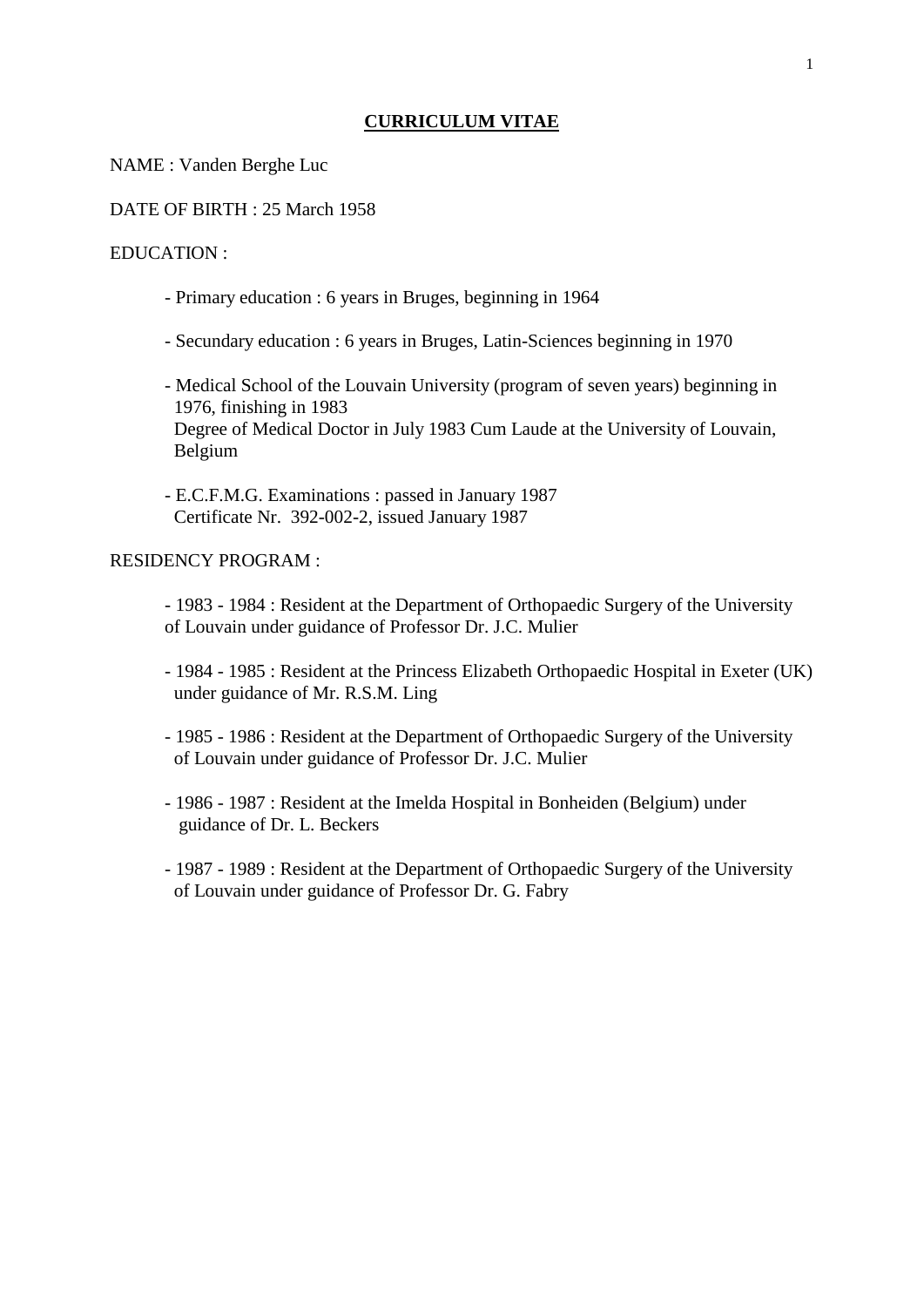#### FELLOWSHIP IN SPINE SURGERY :

- 1989 1990 : Fellow in Spine Surgery at the Princess Elizabeth Orthopaedic Hospital, Exeter, UK, under guidance of Mr. Weatherley, FRCS
- Honorary research fellow, School of Engineering at the University of Exeter, UK from 23 January till 1 May 1990.
- Visiting Fellow in Spine Surgery at the Twin Cities Scoliosis Center, Minneapolis, USA, under guidance of Dr. Bradford form March the  $1<sup>st</sup>$  1990 till August  $1<sup>st</sup>$  1990

STAFF POST :

- Consultant Orthopaedic Surgeon, Spinal Department at the University Hospital of Louvain, Louvain, Belgium from 1990 - ....
- Orthopaedic Surgeon at the St-Lucas Hospital, Bruges, Belgium, dealing with back disorders and spine surgery

## FOLLOW UP STUDIES AND PUBLICATIONS :

## CLINICAL STUDIES :

- Supracondylar fractures in children : treatment with closed reduction and pinning. Presented at the Orthopaedic meeting in Pellenberg, 1985
- Follow up study of 20 patients with a rupture of the anterior cruciate ligament treated with the operation described by Insall. Presented at the Orthopaedic meeting in Bonheiden, 1987
- Chronic Medial Ligament Lesion at the knee : Diagnosis and Treatment. Long term follow up. Presented at the Symposium of Sports Medicin, Pellenberg, 1988
- New possibilities in the treatment of idiopathic scoliosis with the Cotrel-Dubousset system. Vanden Berghe L., Mulier E., Fabry G. Published in Het Nederlands Tijdschrift voor Geneeskunde, 46, 1447-1451, 1990
- In situ posterolateral fusion for spondylolisthesis. Vanden Berghe L., Maes G., Fabry G., Hoogmartens M. Presented at the Belgian Orthopaedic Association meeting in May 1989 (Antwerp). Published in the Acta Orthopaedica Belgica, 57, suppl. 1, 214-218, 1991
- Low back pain with fracture of the pedicle and contralateral spondylolysis. Weatherley CR, Mehdian H., Vanden Berghe L. Published in J Bone Joint Surg, 73-B, 990-993, 1991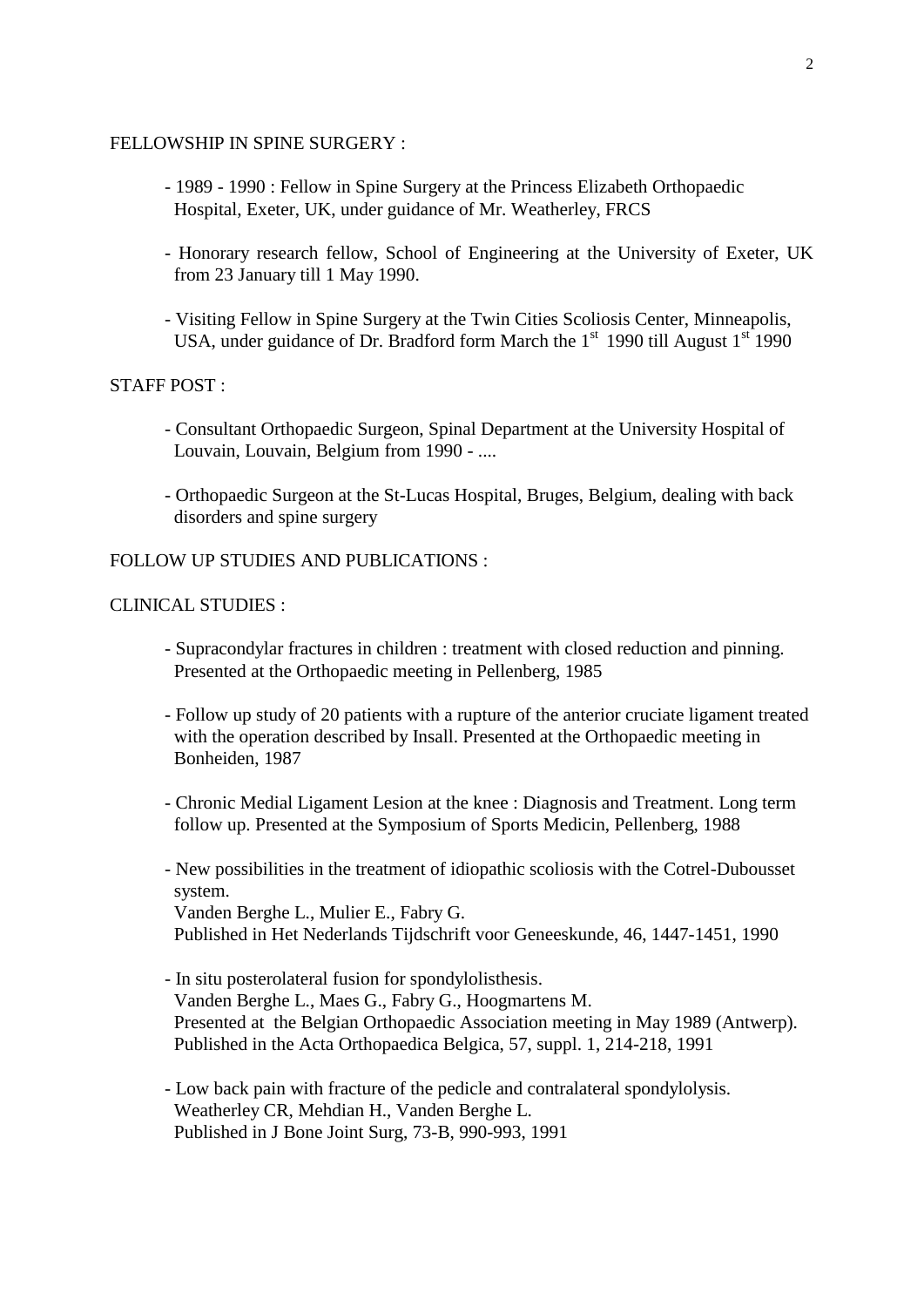- Spontaneous Ruptures of the flexor carpi radialis tendon secondary to STT Osteoarthritis. Verellen K, D. Dauwe, J. Struyck, B. Kerremans, P. Kestelijn, L. Vanden Berghe Published in Acta Orthop Belg, 58(4), 474-476, 1992
- Treatment of spinal deformity with fusion to the sacrum using CD instrumentation Beckers L., Vanden Berghe L., Fabry G. Published in Acta Orthop. Belg., 58, suppl. I, 194-196, 1992
- Stability of the lumbar spine and method of instrumentation Vanden Berghe L., Mehdian H., Lee AJC, Weatherley CR Published in Acta Orthop. Belg., 59, 175-180, 1993
- Harrington instrumentation without fusion for the treatment of scoliosis in young children Vanlommel E., Fabry G., Urlus M., Vanden Berghe L. Published in J. Ped. Orthop., 1B, 116-118, 1993
- Rugafwijkingen tijdens de groeiperiode Vanden Berghe L., Fabry G. Vlaamse Wetenschappelijke Vereniging voor Gezondheidszorg (1994)
- Le traitement chirurgical des malformations d'origine neuromusculaire de la colonne vertebrale. Vanden Berghe L., Fabry G., Moens P. Published in Résonance Européeinnes du Rachis, 1994, n° 4, p. 7-10
- L'instrumentation de Cotrel Dubousset : une étude prospective sur la dérotation. Vanden Berghe L., Fabry G., Moens P. Published in Revue de Chirurgie Orthopédique, 1995, 81, 9
- Non-cemented acetabular revision and bone grafts Van Der Hauwaert N., Vanden Berghe L., Demuynck M. Published in Acta Orthop. Belg., 61, 117-122, 1995
- An intraoperative method for three-dimensional analysis of idiopathic scoliosis with CD-instrumentation. G. Fabry, Liu Xue-Cheng, R. Van Audekercke, L.Vanden Berghe, G. Molenaers, P. Moens
- La scoliose est un problème esthétique et thoracaplastique L. Vanden Berghe, P. Moens, G. Van Den Bogaert, G. Fabry Published in La Scoliose idiopathique, Masson, Paris 1996
- Le GDLH dans le traitement de la scoliose idiopathique P. Moens, L. Vanden Berghe, I. Van Delm, G. Fabry Published in La Scoliose idiopathique, Masson, Paris 1996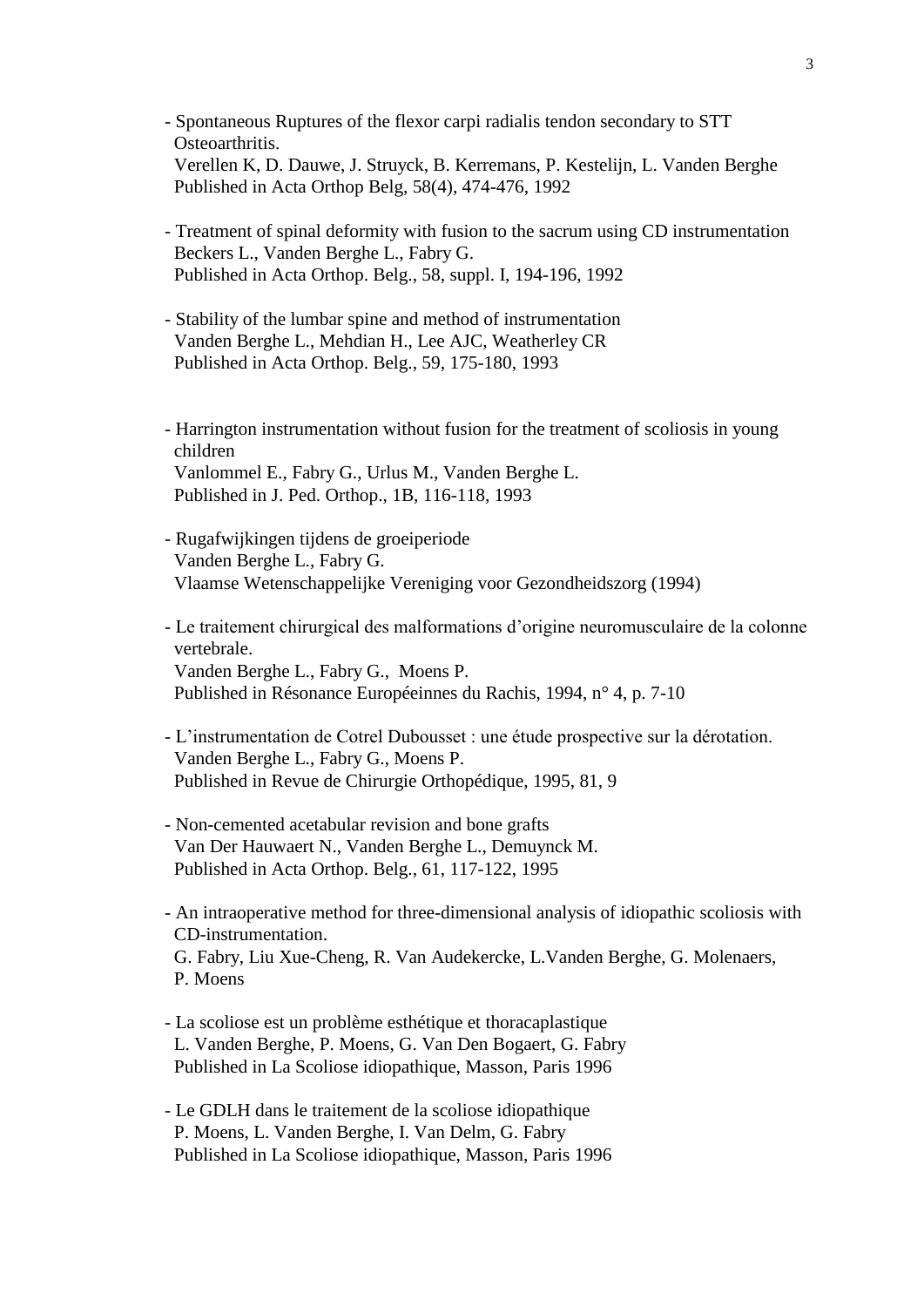- A New Technique for the Three-Dimensional Study of the Spine In Vitro and In Vivo by Using a Motion-Analysis System X.C. Liu, G. Frabry, L. Labey, L. Vanden Berghe, R. Van Audekercke, G. Molenaers, and P. Moens Published in Journal of Spinal Disorders,Vol. 10, No. 4, pp. 329-338
- Present State of the Surgical Treatment of Scheuermann's Kyphosis G. Fabry, P. Moens, L. Vanden Berghe Published in Résonances Européennes du Rachis
- Osteoporotic Thoracolumbar Fractures: When is Surgery Indicated ? L. Vanden Berghe Publised in Vertebral Osteoporotic Compression Fractures, 28, 225-230, 2003

## CASE REPORTS :

\*

- Unilateral spondylolysis and controlateral pedicular fracture Dr. H. Mehdian, Dr. L. Vanden Berghe, Mr. C. Weatherley Published in JBJS
- Recurrent bilateral laryngial nerve palsy following anterior cervical fusion Dr. H. Mehdian, Dr. L. Vanden Berghe, Mr. C. Weatherley

#### BIOMECHANICAL STUDIES :

- Stability of the lumbar spine and method of instrumentation Dr. L. Vanden Berghe, Dr. H. Mehdian, A.C.J. Lee, Mr. C. Weatherley Published in Acta Orthopaedica Belgica, vol. 59, 2, 1993

### LECTURES :

- Treatment of Femoral Neck Fractures Date : 26 January 1984 Location : Dendermonde, Belgium
- Arthroscopic Surgery of the Knee Date : 3 May 1984 Location : Dendermonde, Belgium
- Treatment of Supracondylar Humerus Fractures in children Date : 20 November 1985 Location : UZ Pellenberg, Belgium

- Examination of the Knee : Clinical and Arthroscopical : Indications, Possibilities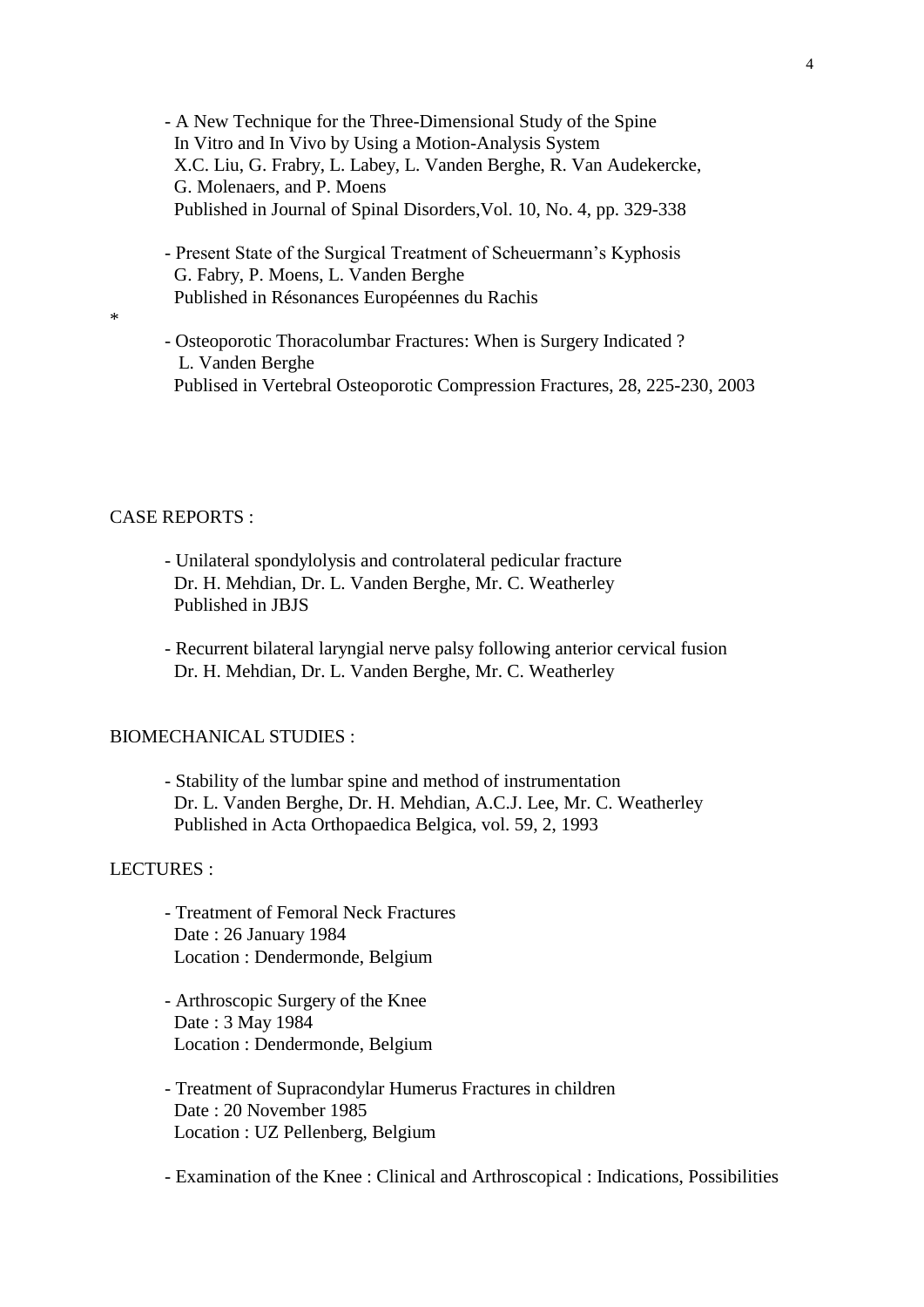Date : 8 October 1987 Location : University Diepenbeek, Belgium

- Segmental Instability of the Lumbar Spine Date : 15 March 1988 Location : UZ Gasthuisberg, Louvain, Belgium
- Treatment of Cervical Fractures Date : 8 November 1988 Location : UZ Gasthuisberg, Louvain, Belgium
- Chronic Medial Ligament Lesion at the Knee : Diagnosis and Treatment Date : 10 December 1988 Location : Symposium on Sportsmedicin, Louvain, Belgium
- In Situ Postero-Lateral Fusion for Spondylolisthesis Date : 26 May 1989 Location : Congress Orthopaedica Belgica, Antwerp, Belgium
- Simultaneous Combined Anterior and Posterior Fusion of the Lumbo-sacral Spine

 Date : 28 January 1992 Location : CDI Training Course, Brussels

- The lumbo-sacral degenerative spine Date : 28 January 1992 Location : CDI Training Course, Brussels
- Instability of the Lumbar Spine Date : 4 June 1992 Location : Sint-Niklaas, Belgium
- Anatomy and Fysiology of the Lumbar Spine Date : 18 December 1992 Location : Kath. University Louvain Pellenberg, Belguim
- Types of fusion and the use of spinal instrumentation Date : 8-9 January 1993 Location : Kath. University Pellenberg, Belgium
- Indications for spinal fusion Date : 8-9 January 1993 Location : Kath. University Pellenberg, Belgium
- Surgical Treatment of Neuromuscular Scoliosis Date : 13-15 October 1993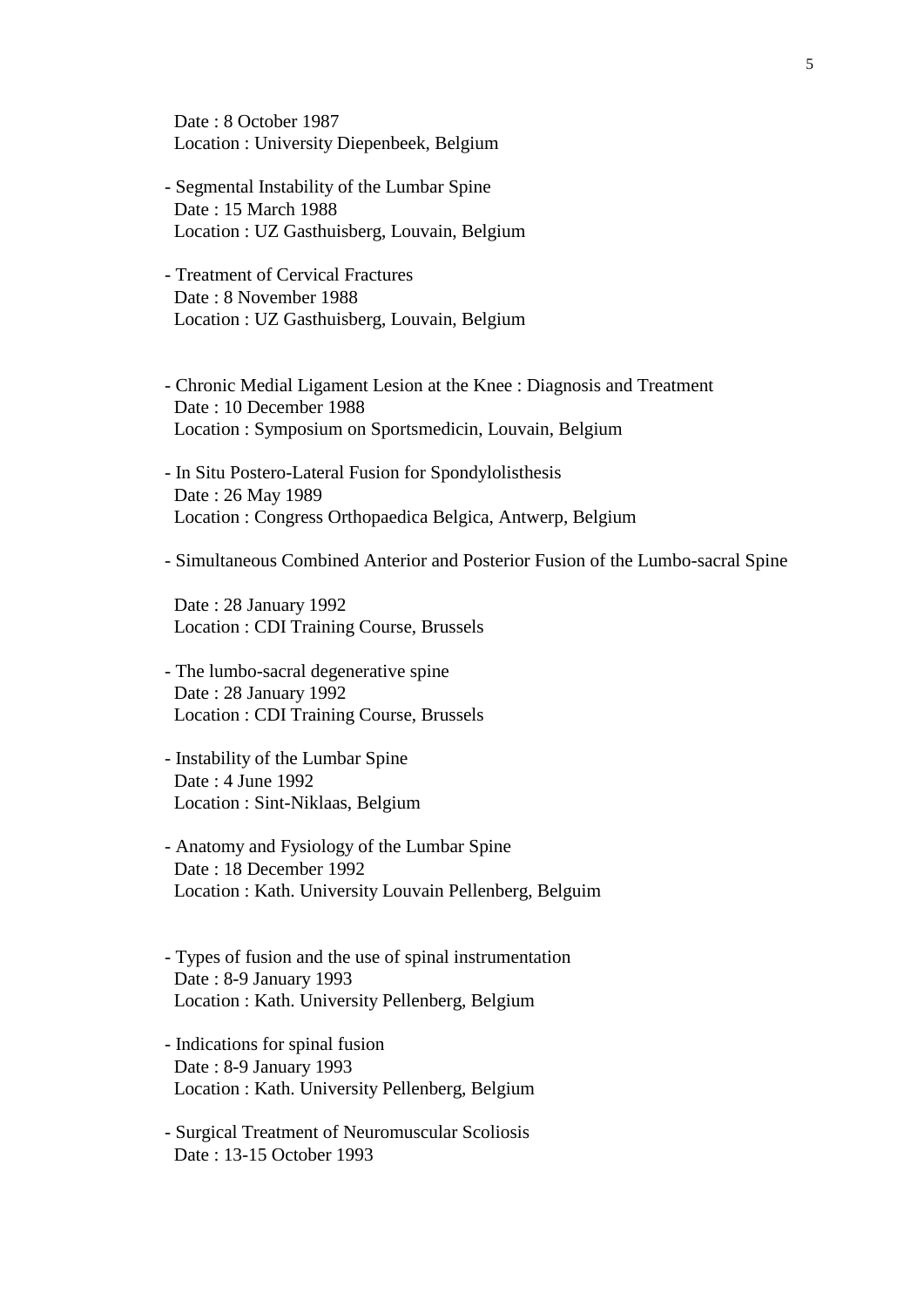Location : Congreso Ibero - Latinoamericano de Patologia de Columna Vertebral, Santiago, Chile

- Pellenberg Approach to Neuromuscular Scoliosis Date : 4 December 1993 Location , Universitary Hospital of Mont-Godinne (UCL)
- The Use of Bone Grafts in Posterior Spinal Surgery Date : 17 March 1995 Location : Kath. University Louvain, Belgium
- Evolution of surgical treatment of idiopathic scoliosis Date : 16 February 1996 Location : Kath. University Louvain, Belgium
- Treatment of spinal deformities with the Isola System: Result and Pitfalls. Date: 4-6 September 1996 Location: Middle East Spine Group 1st International Symposium, Jeddah, Saudi Arabia.
- Surgical treatment of adult scoliosis. Selection of levels and results. Date: 31 January 1997 Location: 4th European Isola Meeting, London, UK.
- Surgical treatment of adult scoliosis. Selection of levels and results. Date: 15th-18th May 1997 Location: Bologna Spine Congress 1997
- Fusion of the Lumbo-Sacral Spine: Technique en Indication Date: 22-24 May 1997 Location: Sixth Symposium, Cannes 1997
- Anterior lumbar interbody fusion technique and results Anterior Lumbar Fusion : Instructional Course Date : 13-14 February 1998 Location : Kath. University Pelleberg, Belgium
- Surgical treatment of adolescent ideopathic scoliosis. Strategy and results Date : 20-21 February 1998 Location : The 5th European Isola Meeting, The Netherlands
- Treatment of Spinal Deformity Date : 23-27 March 1998 Location : Acromed 11th International Workshop, Cleveland, Ohio, USA
- Surgical treatment of adult scoliosis. Selection of levels and results Date: 27-28 March 1998 Location: British Scoliosis Society, Exeter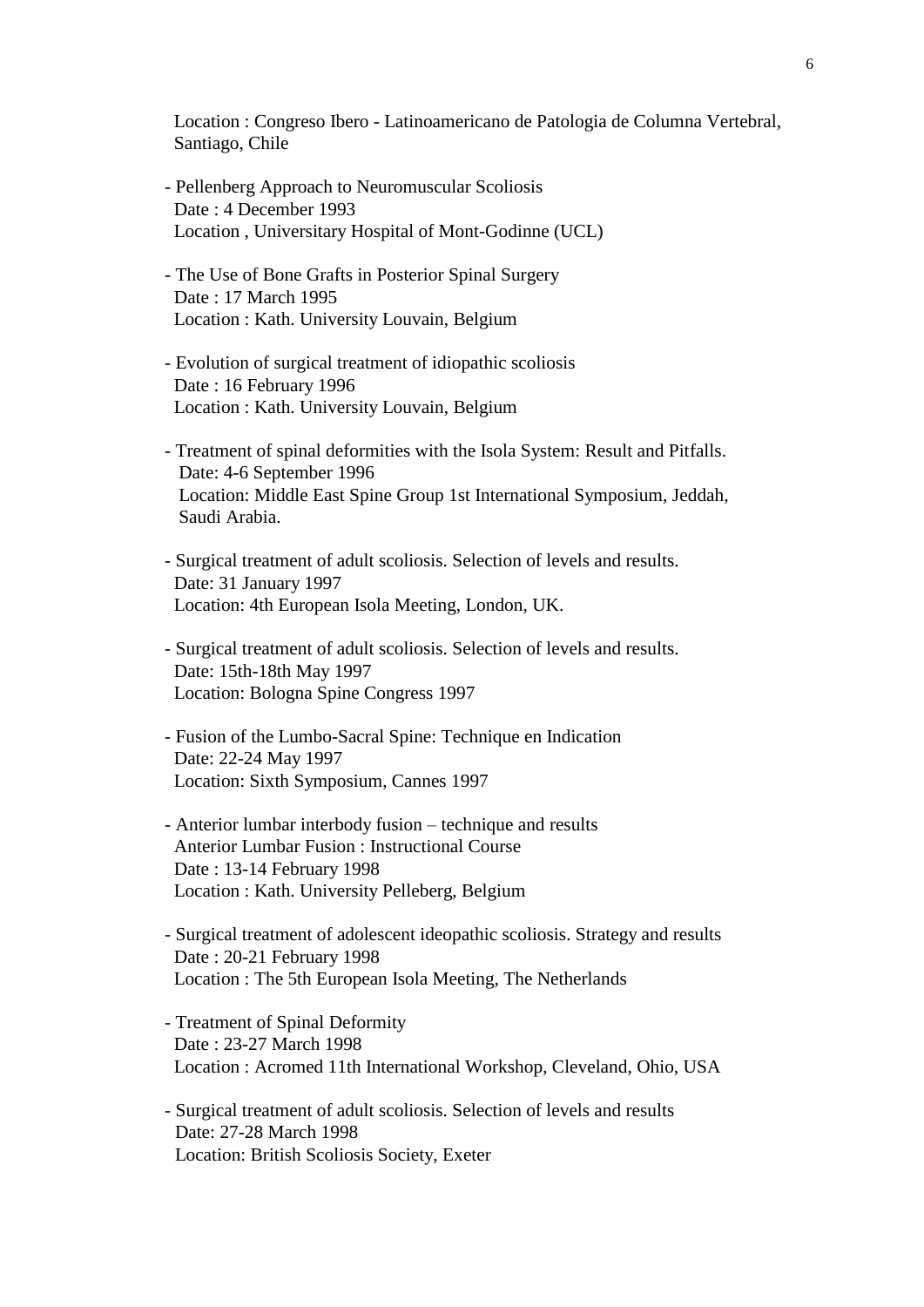|   | - Surgical Treatment of the adult scoliosis<br>Date: 7-9 May 1998                                                                                                                                                    |
|---|----------------------------------------------------------------------------------------------------------------------------------------------------------------------------------------------------------------------|
| ∗ | Location: First Inter-Balkan Congress on Spinale Diseases, Athene                                                                                                                                                    |
|   | - Primary Hip Arthroplasty Current Technique<br>Date: 15-16 January 1999                                                                                                                                             |
| ∗ | Location: St Lucas Hospital, Assebroek, Belgium                                                                                                                                                                      |
|   | - Scoliosis treatment with the Boston, TLSO, Milwaukee and Charleston Braces,<br>Practical considerations.<br>Date: 20 February 1999<br>Location : Conservative treatment in pediatric orthopaedics Kath. University |
|   | Pellenberg, Belgium                                                                                                                                                                                                  |
| ∗ | - Isthmic spondylolisthesis<br>Date: 3-6 May 1999                                                                                                                                                                    |
|   | Location: AO Comprehensive Spine Course, Antwerp, Belgium                                                                                                                                                            |
| ∗ | - Chairman at the 7th European Isola Meeting<br>Date: 25-26 February 2000<br>Location : Antwerp, Belgium                                                                                                             |
| ∗ |                                                                                                                                                                                                                      |
|   | - Live Video Demonstration of Microsurgery for Spinal Canal Stenosis<br>Date: 9-10 October 2000<br>Location: International Spinal Microsurgery course, Kath. University Pellenberg,<br>Belgium                       |
| ∗ | - Nut van lumbale fusies : ALIF - PLIF<br>Date: 19 October 2000<br>Location : Symposium voor geneesheren, Ieper, Belgium                                                                                             |
| ∗ | - Orthoses and physiotherapy                                                                                                                                                                                         |
|   | Date: 26-27 October 2000<br>Location: Current Concepts in Surgical Treatment of Spinal Deformities, Brussels,<br>Belgium                                                                                             |
| ∗ | - Controversen in de behandeling van spondylolisthesis bij kinderen                                                                                                                                                  |
| ∗ | Date: 26-27 October 2001<br>Location: Dertig jaar Kinderorthopedie, Kath. University Pellenberg, Belgium                                                                                                             |
|   | - Lumbar osteoporotic compression fractures : is surgery indicated ?<br>Date: 16-17 November 2001                                                                                                                    |
| ∗ | Location : International Spine Symposium, Brussels, Belgium                                                                                                                                                          |
|   | - Treatment algorithm for low back pain<br>Date: 12-17 May 2002                                                                                                                                                      |
| ∗ | Location: Advanced Spine Course, Kwa Maritane, South Africa                                                                                                                                                          |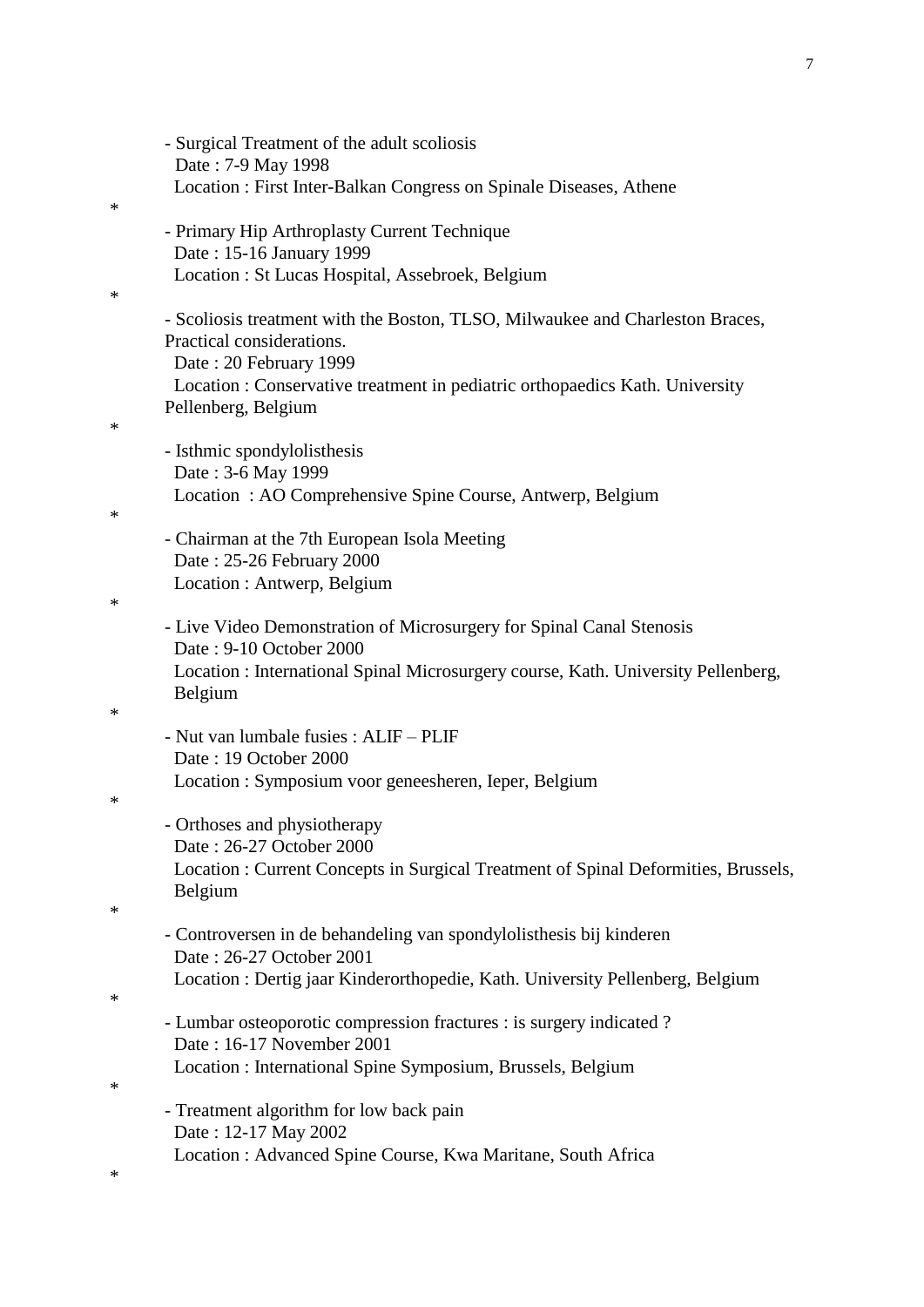|        | - Tendon transfers in ulnar palsy and Tendon tranfers in tetraplegia /                                        |
|--------|---------------------------------------------------------------------------------------------------------------|
|        | Date: $30$ May $-1$ June 2002                                                                                 |
|        | Location: Orthopaedica Belgica, Brugge, Belgium                                                               |
| ∗      |                                                                                                               |
|        | - Minimally invasive Hybrid                                                                                   |
|        | Total hip replacement                                                                                         |
|        | Date: 5-8 June 2002                                                                                           |
|        | Location: European Hip Society Meeting, Baveno Lago Maggiore, Italy                                           |
| ∗      |                                                                                                               |
|        | - Treatment of the failed back surgery syndrome and The results of lumbar fusion                              |
|        | Date: 26-29 September 2002                                                                                    |
|        | Location: 28th Annual Spine Meeting, Crete, Greece                                                            |
| $\ast$ |                                                                                                               |
|        | - Belgian Spinal Plate System                                                                                 |
|        | Date: 10 October 2002                                                                                         |
|        | Location : Antwerp, Belgium                                                                                   |
| ∗      |                                                                                                               |
|        |                                                                                                               |
|        | - Advanced Spine Deformity Seminar                                                                            |
|        | Date: 19-22 October 2002                                                                                      |
|        | Location: Malaga, Spain                                                                                       |
| ∗      |                                                                                                               |
|        | - Evolution to a less invasive technique                                                                      |
|        | Date: 10 Januari 2003                                                                                         |
|        | Location : NOV jaarcongres, Nijmegen, Netherlands                                                             |
| ∗      |                                                                                                               |
|        | - Treatment algorithm for low back pain                                                                       |
|        | Date: 31 January - 1 February 2003                                                                            |
|        | Location : Brussels, Belgium                                                                                  |
| ∗      |                                                                                                               |
|        | Considerations about the Indications, Technique and Complications fo the Surgical<br>$\overline{\phantom{0}}$ |
|        | Treatment of Idiopathic Scoliosis                                                                             |
|        | Results and Complications of the Surgical Treatment of Spondylolysis with or                                  |
|        | without Spondylolisthesis                                                                                     |
|        | Date: 20-22 February 2003                                                                                     |
|        | Location: Advanced Spine Deformity Seminar, Stockholm, Sweden                                                 |
| ∗      |                                                                                                               |
|        | - Bryan versus Prodisc                                                                                        |
|        | Date: 10-15 October 2003                                                                                      |
|        | Location : Medtronic Bryan Cervical Disc Prothesis Meeting, Johannesburg, Africa                              |
| ∗      |                                                                                                               |
|        | - Treatment algorithm for failed back                                                                         |
|        | Date: 21-22 November 2003                                                                                     |
|        |                                                                                                               |
|        | Location : International Spine Symposium, Brussels, Belgium                                                   |
|        |                                                                                                               |
|        | <b>COURSES:</b>                                                                                               |
|        | - Course on Hip Surgery                                                                                       |
|        |                                                                                                               |

 Date : 18-23 March 1985 Location : Center for Hip Surgery, Wrightington, UK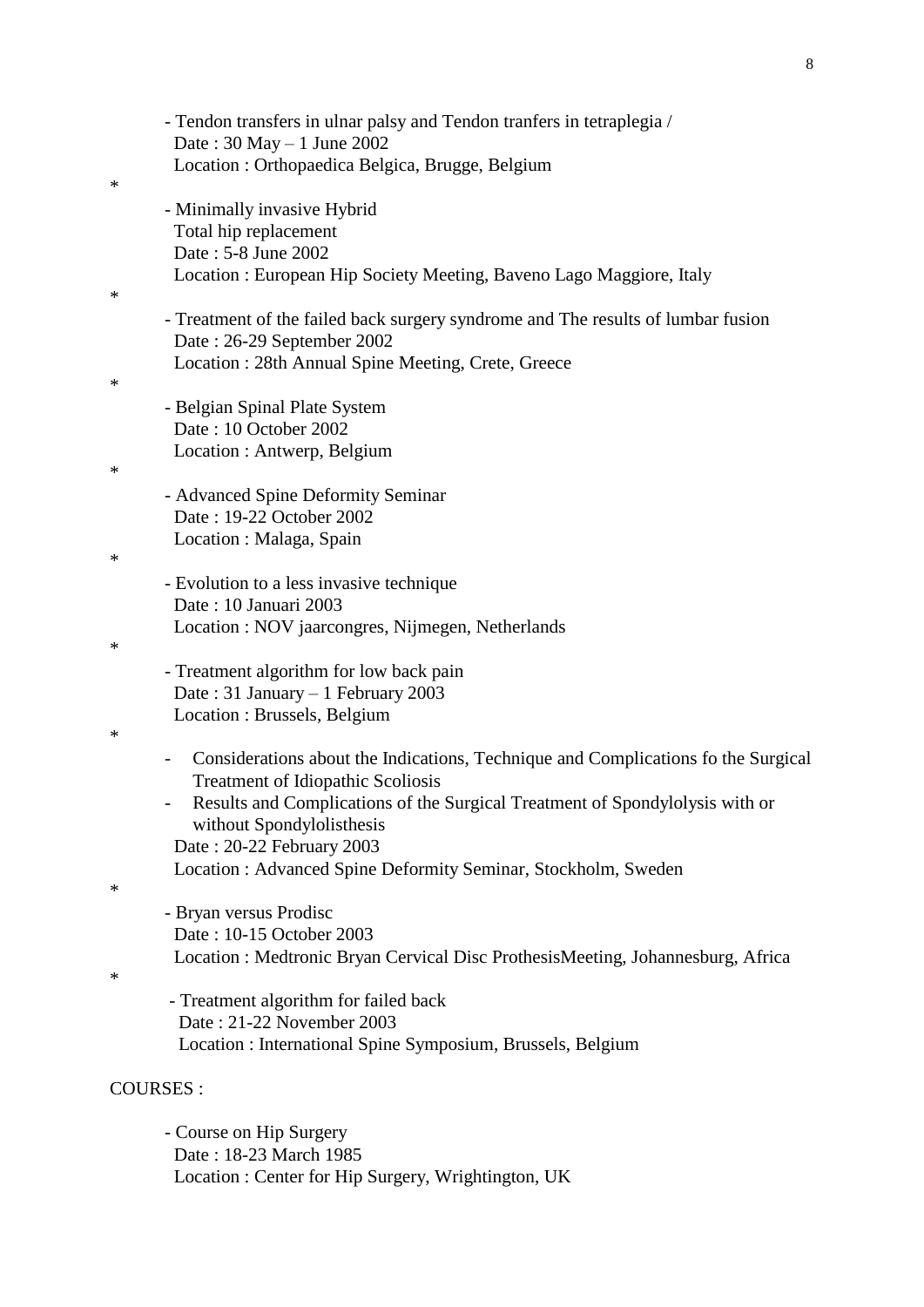- Course on Spinal Disorders Date : 26 June - 2 July 1988 Location : Gothenborg, Sweden
- Course on Surgery of the Cervical Spine Date : 29 September - 1 October 1988 Location : C.T.O., Strassbourg, France
- Course on the Cotrel-Dubousset Instrumentation Date : 16-21 January 1989 Location : Institut Calot, Berck-sur-Mer, France
- Instructional Courses on Low Back Pain, AAOS, 56th Annual Meeting Date : 9-15 February 1989 Location : Las Vegas
- Course on Percutaneous Approach of the Intersomatic Disks Date : 17-18 March 1989 Location : Brussels, Belgium
- VDS training weeks (Dr. Zielke) Date : 16-23 April 1989 Location : Werner-Wicker-Klinik, Bad Wildungen, BRD
- Course on Controversies in Spinal Surgery Date : 22-24 June 1989 Location : Twin Cities Scoliosis Center, Minneapolis, USA
- Spinal Implant System : Principles and Practice Date : 12-13 April 1991 Location : Kansas City
- The Advanced Course on C.D.I. Date : 7-11 October 1991 Location : Institut Calot, Berck-sur-Mer, France
- Eurospine 94 Date : 2-3 November 1994 Location : The Cavendish Conference Center, London
- 7th Annual International Spine Workshop Date : 23-25 February 1995 Location : Cleveland Internation Spine Center at Lutheran Medical Center, Cleveland, Ohio, USA
- Advanced Spine Course Date : 4-9 December 1995 Location : Davos, Switserland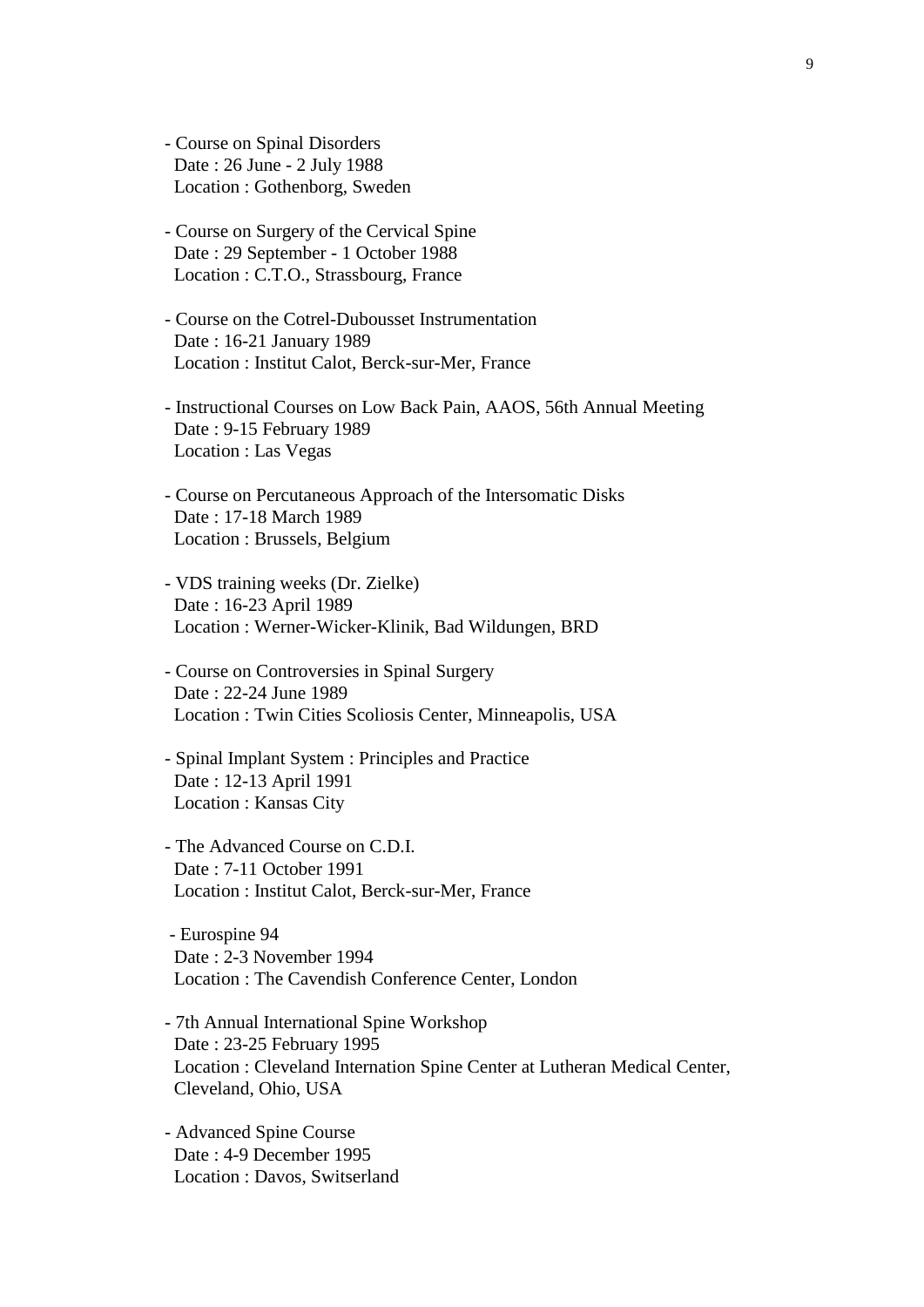- Outstanding Achievement Date : 26-27 January 1996 Location : Amsterdam
- New Frontiers in Spine Surgery Date: 11-13,1996 Location: Strasbourg, France
- Least Invasive Lumbar Spine Surgery Date: 17th May, 1996 Location: St-Louis, MO, USA
- Minimal Invasive Anterior Lumbar Interbody Fusion Date: 14th June, 1996 Location: Aesculapium, Tuttlingen
- Training in the Utilization and Application of the Anspach High Speed Instrumentation System for Surgical Procedures Date: 5th February, 1997
- The Hospital for Special Surgery Scoliosis / Spine Seminar Date: 8-10 th April 1996 Location: Oheneba Boachie-Adjei, M.D., New York
- Challenges in Total Hip Replacement Date : 27-30 May 1999 Location : Rome, Italy

### \*

\*

\*

- The degenerative and inflammatory cervecal spine Date : 19-20 November 1999 Location : International Spine Symposium, Brussels, Belgium
- Advanced course in spinal reconstructive surgery Date : 10-12 October 2001 Location : Berlin, Germany

# \*

- Degenerative Disc … Disease ? Date : 22-23 November 2002 Location : International Spine Symposium, Brussels, Belgium
- Prodisc Spine Arthroplasty Course Date : 3-4 February 2003 Location : St Elisabeth Klinikum, Straubing

#### \*

\*

\*

- Non fusion techniques in spinal surgery Date : 14-15 February 2003 Location : International Symposium, Bordeaux, France